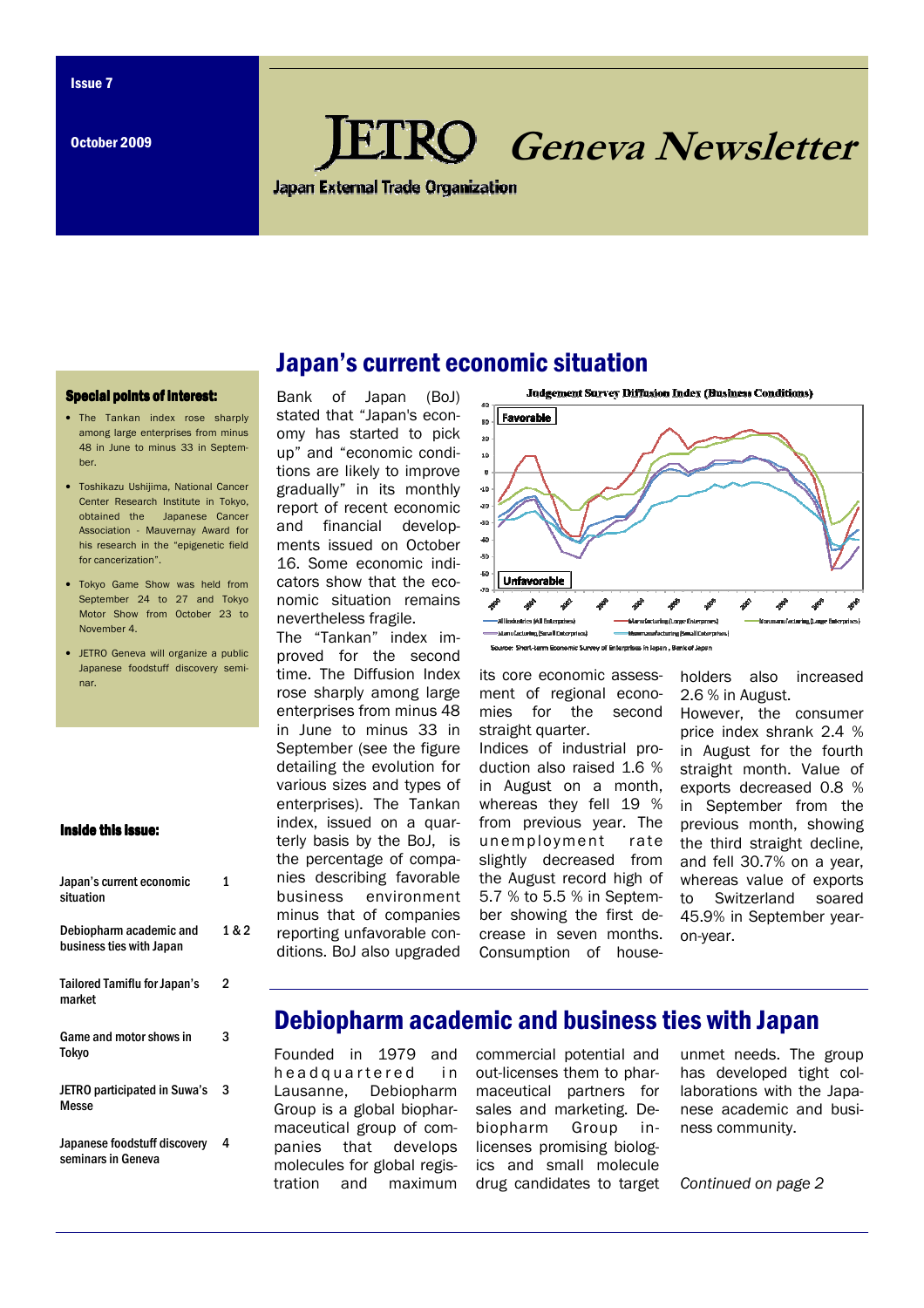## Debiopharm academic and business ties with Japan





Dr Rolland-Yves Mauvernay, Debiopharm Group President and Founder.

Continued from page 1

Dr Rolland-Yves Mauvernay, Founder and President, decided to support research on components discovered by start-ups or bigger pharma companies that were unable or unwilling to develop themselves. He explained as follow his key for success: "I know what I do not know". The group developed four products with global combined sales of \$ 2.6 Bio. in 2008. It employs 350 full-time staff members, from 18 different nationalities with 58% of women, and 400 "on call" experts. As Maurice Wagner, Corporate Affairs and Communication Director, explained, timing element is critical in the firm's business plan, since 20 years are generally needed to develop and start the commercialization of a product.

## Development of tight relations with Japan

Whereas only 3% of Debiopharm product opportunities originate from Japan, the group developed tight relations with Japan. It in-licenses products from the Japanese University of Nagoya and from Japanese firms, Kirin and NanoCarrier, and collaborates with the Japanese company Yakult to commercialize Elplat® for the treatment of the cancer of the colon and/or rectum. Tanaka, a Japanese precious metals trader, has become Debiopharm's supplier of various compounds. Debiopharm also established academic collaboration with Prof. Inoue, from Tokyo Metropolitan Institute of Medical Science, and Prof. Maeda, from the University of Kumamoto, for evaluating compounds and technologies.

Debiopharm set up with the Japanese Cancer Association (JCA) the JCA-Mauvernay Award for honoring innovative research in oncology. Last October 3, they awarded Toshikazu Ushijima from the National Cancer Center Research Institute in Tokyo for his outstanding and innovative research in basic science in the "epigenetic field for cancerization". Basic research of Toshikazu Ushijima focused on the "establishment of a novel concept referred as epigenetic field for cancerization, its mechanistic clarification, and its potential clinical application".

# Tailored Tamiflu for Japan's market

Chugai Pharmaceutical Co. Ltd. began in October to sell a new Tamiflu product adapted to the Japanese market. Chugai Pharmaceutical is a Tokyobased drug manufacturer operating in Japan.

Tamiflu was previously produced in Switzerland and directly imported into the Japanese market. It was only subject to a packaging process. However, the Japanese hot and wet weather impaired the quality of the drug. The new Tamiflu will be

now in situ manufactured. Its powder will be tailored for the Japanese climate. Only the active components still will be imported from Switzerland, other chemical processes will be done in Japan.

892 people were hospitalized and 14 people died in Japan with H1N1 influenza infection from July 28 to September 16 (Japan's Minister of Health, Labor and Welfare). Highest number of cases were reported in Okinawa Pref., followed by Tokyo's and Osaka's one.

Japan's government decided late October to begin the H1N1 influenza vaccination. Priority was given to about one million doctor and other medical workers, followed by pregnant women and people with chronic diseases. Young children between 1 and 8 are scheduled to be vaccinated late 2009, parents of infants early 2010.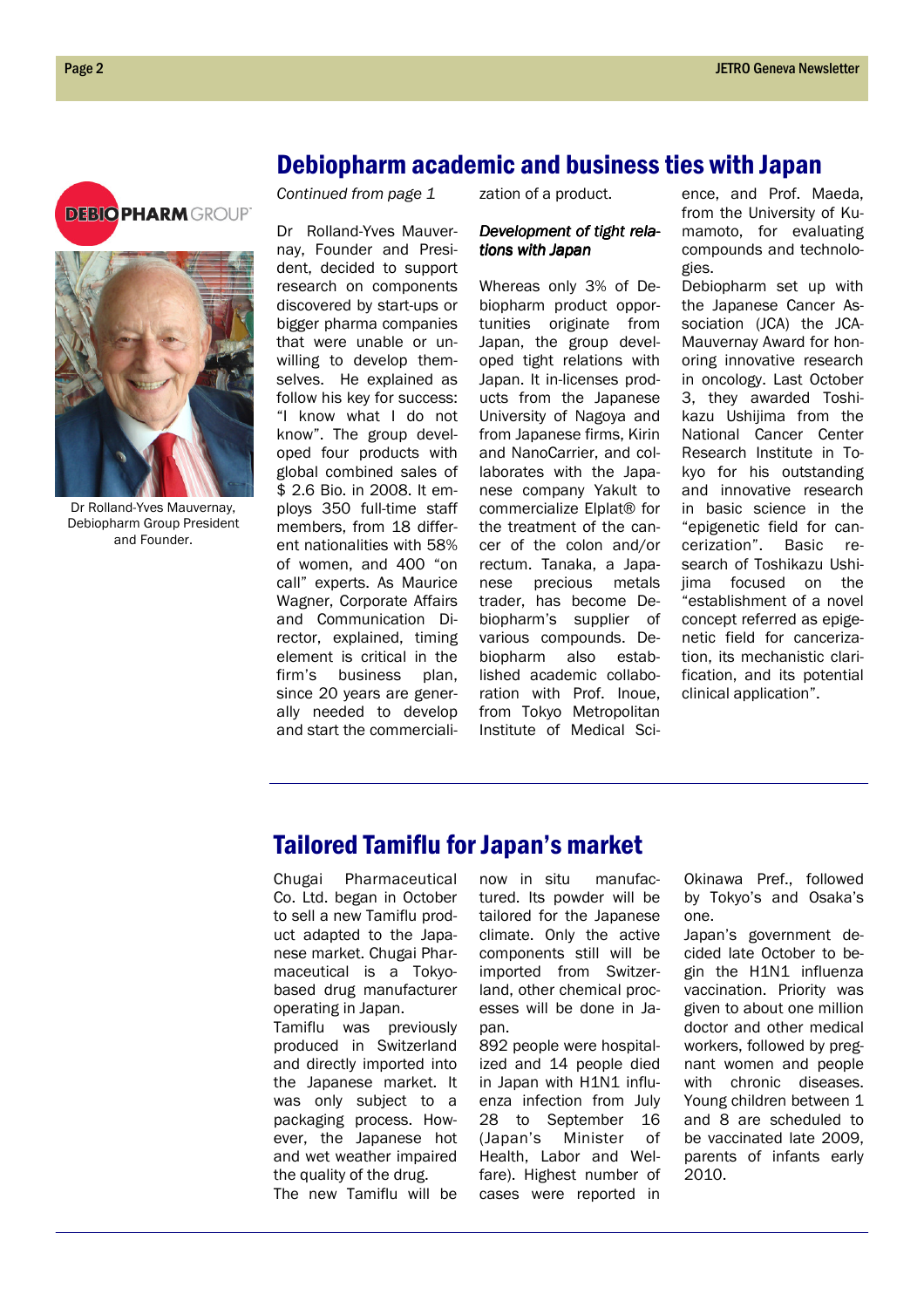## Game and motor shows in Tokyo

Two shows are held at Makuhari Messe in Chiba City with a focus on two Japan's large industries: video games and automobile.

The Computer Entertainment Supplier's Association, in cooperation with Nikkei Business Publications, Inc. organized the Tokyo Game Show 2009, the largest computer entertainment show in the world.

The show, held from September 24 to 27, welcomed 185,030 visitors, about 9,000 people less than in 2008. 180 corporations, organizations and schools from 18 countries and regions were present.

Co., Ltd.) and "Metal Gear Solid 4: Guns of the Patriots" (Konami Digital Entertainment Co., Ltd.) have been selected as the winners of the "Games of the Year Division".

The 41st Tokyo motor show is held from October 23 to November 4. 14 domestic companies and 9 oversea firms exhibited 261 cars and motorcycles. One million visitors are expected.

Many firms exhibit electric and hybrid environmentfriendly cars. Among them, Nissan shows futuristic electric, tandem, tilting<br>four-wheeled "Landfour-wheeled Glider" and the new elec-

"Mario Kart Wii" (Nintendo tric car "Leaf" scheduled to be launched in 2010. Toyota exhibits the four-seat "FT-EV II" electric car, the "Prius Plug-in Hybrid" concept car, the "FCHV" hybrid hydrogen fuel cell vehicle and the Lexus first five-door hatchback hybrid "LF-Ch" concept car. Honda features the sporty and fun-todrive hybrid coupe "CR-Z" and the "Skydeck" minivan. From February to August 2009, the index for the production of passenger cars increased from 48.3 to 85.9, whereas the index for all industrial production went up on the same period from 69.5 to 83.9 (2005=100, see the figure).



Seasonal Adjustment Indices for all industries and for passenger cars - industry production(2005=100)

Source: METI

# JETRO participated in Suwa's Messe

JETRO participated in the 8th Suwa Area Industrial Messe, held from October 15 to 17 in Nagano Pref. 252 companies took part with various business expectations: while some were present to exhibit new products, others were expecting orders.

The Suwa Messe started in 2002 to display highly developed precision products and technologies of the Suwa's region. Last year, more than 27,000 people visited the messe. Swiss companies\* were invited to participate in the 2009 messe as part of the JETRO Regional Industry Tie-up program, by Suwa's Desk Top Factory Research Consortium projects or as purchasers. Other invited companies came from the United States, Canada and

France. These firms are specialized in various industrial areas: machine tools, precision machinery, watch and instrument manufacturing and metal working.

JETRO also took part in the October 14 workshop where presentations of all



Nagano Pref. Suwa region, located in Nagano Pref., is "the East-version Switzerland" in Japan

invited companies were made and visited DTF companies.

The Suwa region is known as "the East-version Switzerland" for its highly developed precision machinery industry. With a relatively small population (200,000 inhabitants), the region concentrates no less than 1,000 SMEs. Well-known companies such as Seiko Epson, Olympus and Kyocera also have their innovative laboratories in this region.

For further information: http:// www.suwamesse.jp/en.

\* Hilpert Eletronics AG, Asyril SA, Strausak Mikrovezahnungen, Suvema AG, CreativeStudio, Roch mécanique de precision, MB&F and the Swiss Foundation for Micro-technical Research (FSRM).



Inauguration of the 2009 Suwa Area Industrial Messe